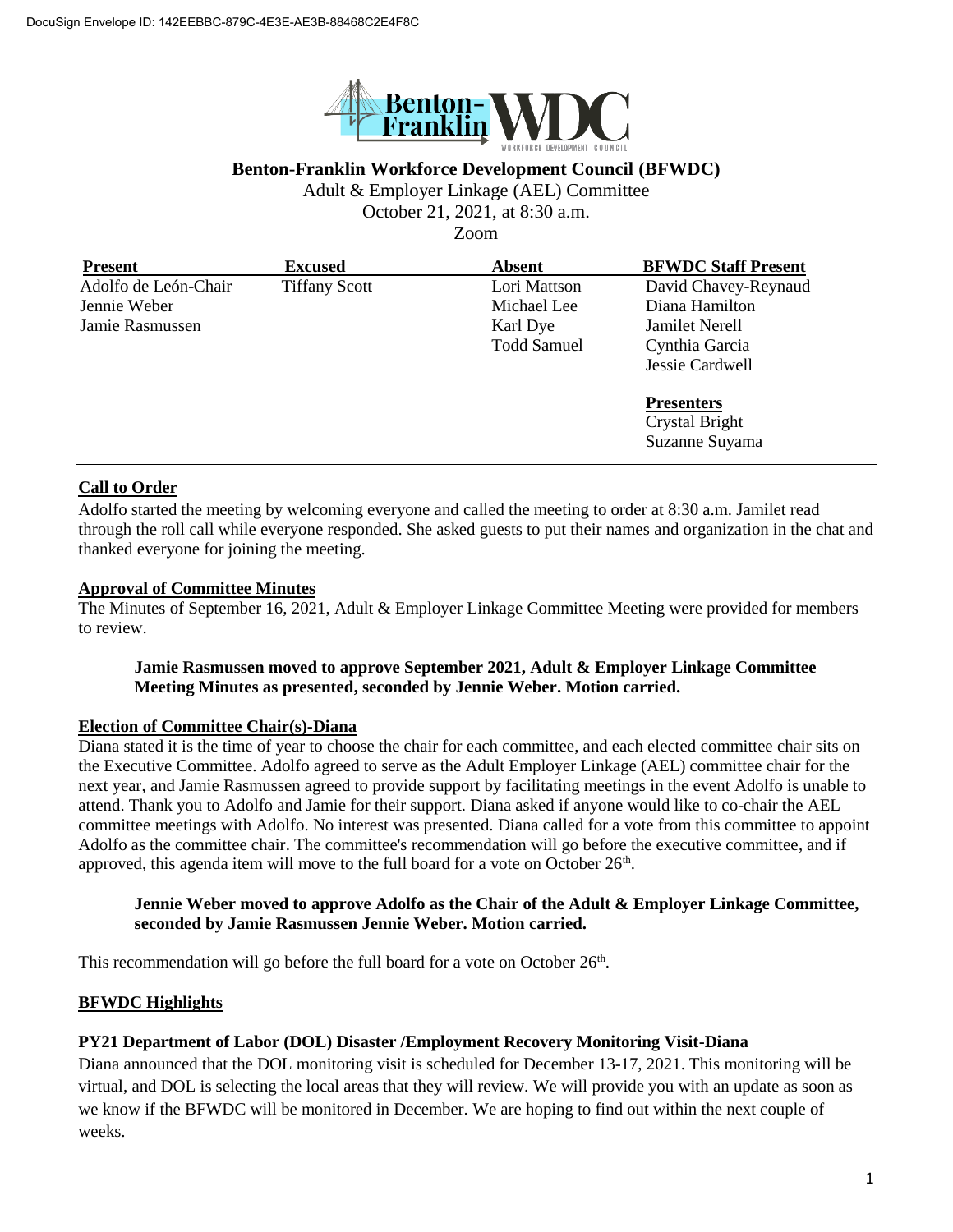### **Disaster and Employment Recovery Updates – Diana**

Diana shared the entire state is significantly behind in expenditures in both grants. To give all twelve (12) Workforce Development Councils (WDCs) more time to expend these funds, the Employment Security Department (ESD) will be submitting a no-cost extension application to the DOL in January of 2022. They want to extend the contracts from March 31, 2022, for up to twelve (12) additional months. For DOL to consider a period of performance extension, each area requesting an extension must fully justify why more time is needed, update the timeline of grant activities, outcomes, and deliverables, and provide a budget. ESD plans to submit the application to DOL the first week of January, and then DOL has up to 60 days to respond. BFWDC staff will submit an extension request for both programs, and work with our subrecipients, Career Path Services (CPS) and the Consortium, to determine how long of an extension is needed to continue providing services to our customers and expend our funding.

Diana directed board members to refer to the program performance summaries for specific program information.

# **Economic Security for All - Jamilet**

Jamilet reminded everyone that updates provided are mainly at the BFWDC level; we provide monthly narratives for each program, in advanced to ensure those are reviewed and questions can be asked at this meeting.

Jamilet stated we are going into the second phase of the EcSA evaluation, which is part of this pilot program to identify areas to improve. It is never to figure out whether we are doing things wrong but rather to learn from previous experience. For us locally, the second phase of the evaluation is to provide an exit survey to customers on October 1st, 2021. Outcomes of this survey will be presented once the evaluation team puts together the reporting.

Jamilet also shared that EcSA now has an enrollment touchpoint in the Efforts to Outcomes (ETO) system, where we put all of our data for our participants. In previous months, because it was a pilot program, we were using a different enrollment category. Now EcSA has been expanded, and we have access to services across the state; we now have an identifiable touchpoint enrollment for EcSA. This is a huge win for us in the EcSA world.

With our funding coming to an end next calendar year in March 2022, we are starting to have conversations with ESD on what it may look like in the next funding cycle. We are very excited that this pilot could be extended to all WDC's sites across the state. I will be providing you month-by-month updates on what this second round of funding may look like for us here in Benton- Franklin.

# **Liaison Report – David**

Davis presented that in September, we saw a drop in customers coming to Worksource across all services. However, are we're still significantly up compared to where we were last year, by 52% in staff-assisted job seekers, 109% in total staff-assisted services to job seekers, and 154% and 203% in unique number of businesses served and staff provided Business Services respectively. Ajsa said this is seasonal, and we should see an uptick in interest for services shortly. For TC Futures, the numbers are a little bit more stable. The numbers in red or green off to the right of these figures are month-to-month changes. TC Futures youth served were down by seven (7), but the Out of School Youth (OSY) program is up by ten (10). David is excited about where we are with our Title I programs, outcomes, and enrollment targets. We are sitting at 99% for our monthly to date targets for total participants served and at 82% of our monthly to date target for total employed exits. If you have been following the liaison report over the past couple of years, we have not been that close for a long time. There is a lot of great work happening at the centers, and we're proud of our staff. As a reminder for Community Development Block Grant (CDBG), because of how we are running our Disaster Recovery program, we have funding available from multiple sources that go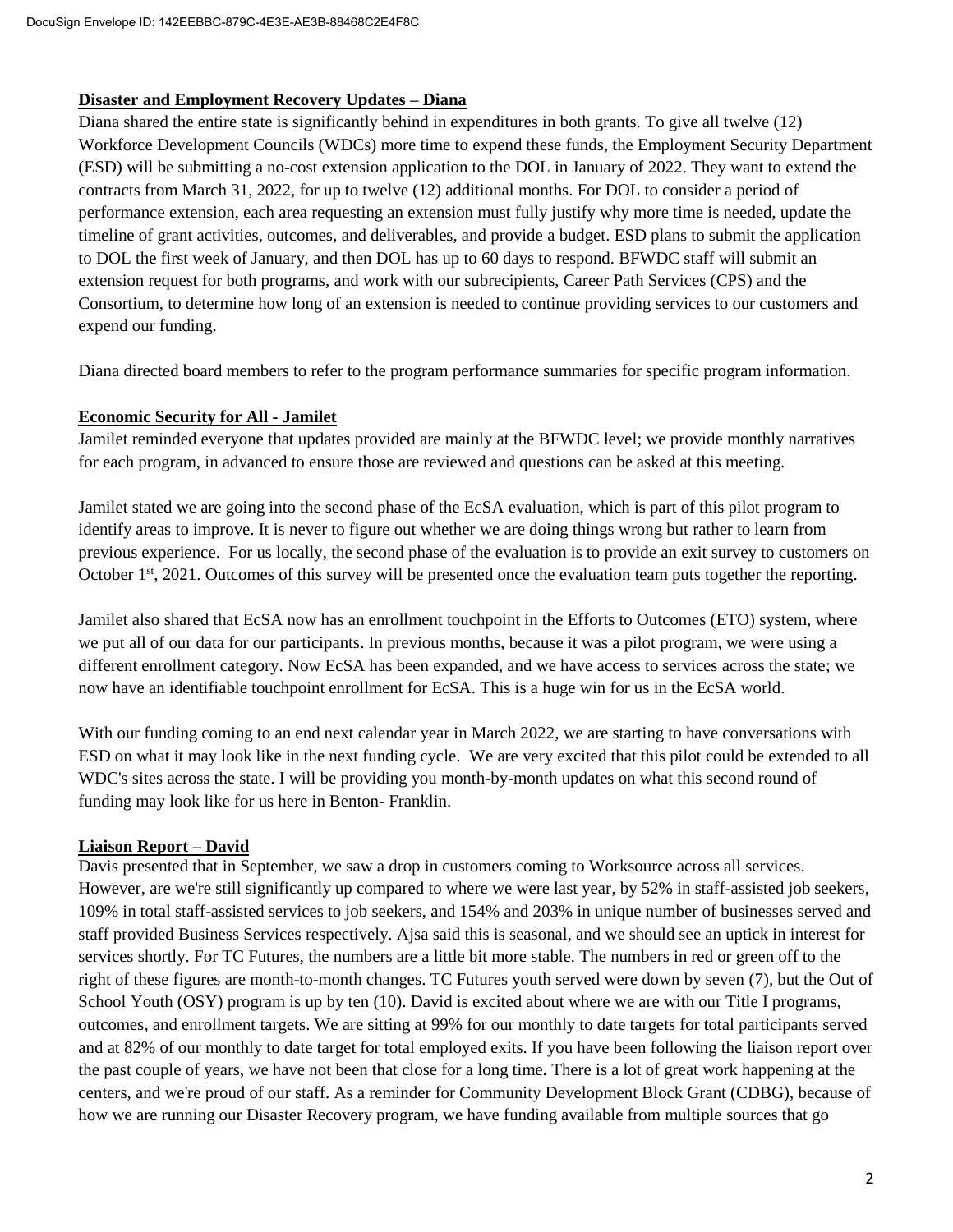towards the same goal. Right now, we are trying to push participants into the Disaster Recovery program because it lapses significantly sooner than CDBG. We have a plan to transition those enrolled in Disaster Recovery participants in CDBG when Disaster Recovery ends. Other WDC's across the state are dealing with the same issue.

David stated our top occupations and top licenses have largely remained unchanged from month to month. We have a 0.3% increase in unemployment compared to last month. However, we are still significantly down compared to 2022. In August 2019, we were sitting at the unemployment of 4.6% in Benton County and 4.9% in Franklin County. We are off by 0.2%, 0.3% in both counties compared to pre-pandemic levels.

In other news, we have begun reporting out on our LinkedIn learning numbers again. We are setting targets with our workforce system; we have 700 licenses in LinkedIn learning that we're trying to use by July of 2022. We will include this metric in the liaison report that counts or tracks our progress towards that goal. These will be total licenses served, including what we use internally for professional development; BFWDC has some licenses. Worksource Columbia Basin (WSCB) is using licenses for the staff there, and TC Futures is using licenses for the staff there. Licenses are available for businesses as well as community partners. If anybody is interested in attaining some LinkedIn learning licenses for internal use for your incumbent workers, please reach out to our Business Services Team, and they can hook you up. We are also ensuring that our job seekers and employment specialists also make sure our job-seeking customers know of the licenses. Job seekers are where we would like the majority of the licenses to go.

Davis presented that for COVID-19 job recovery, we're still hovering around 92%. That is approximately where we were last month. There hasn't been a lot of change in the job market right now. We lost 200 jobs last month. But again, based on my last conversation with Ajsa, that is largely seasonal, and we should see those numbers start to increase next month.

# **WorkSource Update – Crystal**

Crystal shared that we continue to see a high focus in the area of recruiting. The golden standard is connecting our job seekers and business customers and employee outcomes. A lot of effort in September was spent working on connections within the community. In the report, you will see one of the highlights is our work with Columbia Basin College. Our Business Services Team is looking at integrating our partners even outside of the center to do important work, such as reaching out to businesses. Several advisory committees are already formed with our partners at Columbia Basin College that are sector-based. Business Service Team members can join those groups and hear from those employers in a more streamlined way. The Business Service Team has been working with our business service partners in Spokane and Yakima to be able to address regional needs and figure out new and different ways to be able to connect a larger candidate pool to those businesses that are hiring. Super excited and proud of the creativity that's occurring there. Also, there is an annual Wagner-Peyser self-appraisal, and as we continue integrating here at WSCB, we're finding new and creative ways to come together on those types of things. She shared that we did complete that Wagner-Peyser self-appraisal in September, and there was full partnership involvement. Crystal said she feels the silver lining of this whole pandemic has seen the team come together and how they are finding new and creative ways to work together.

Jenny asked, "David, on the report, it shows the recovery COVID job recovery percentile? Do we know how many businesses are permanently closed? And how many new businesses are forming or have opened this year? I think it is I think it's important because the percentage is kind of a little bit confusing. It implies that of all of the jobs that were impacted in 2020. We found our way back at 92%. But I think all of us know there; there have been permanent closures. And then you know, the new development. The curiosity is about what are the new businesses that are helping that percentage go up?"